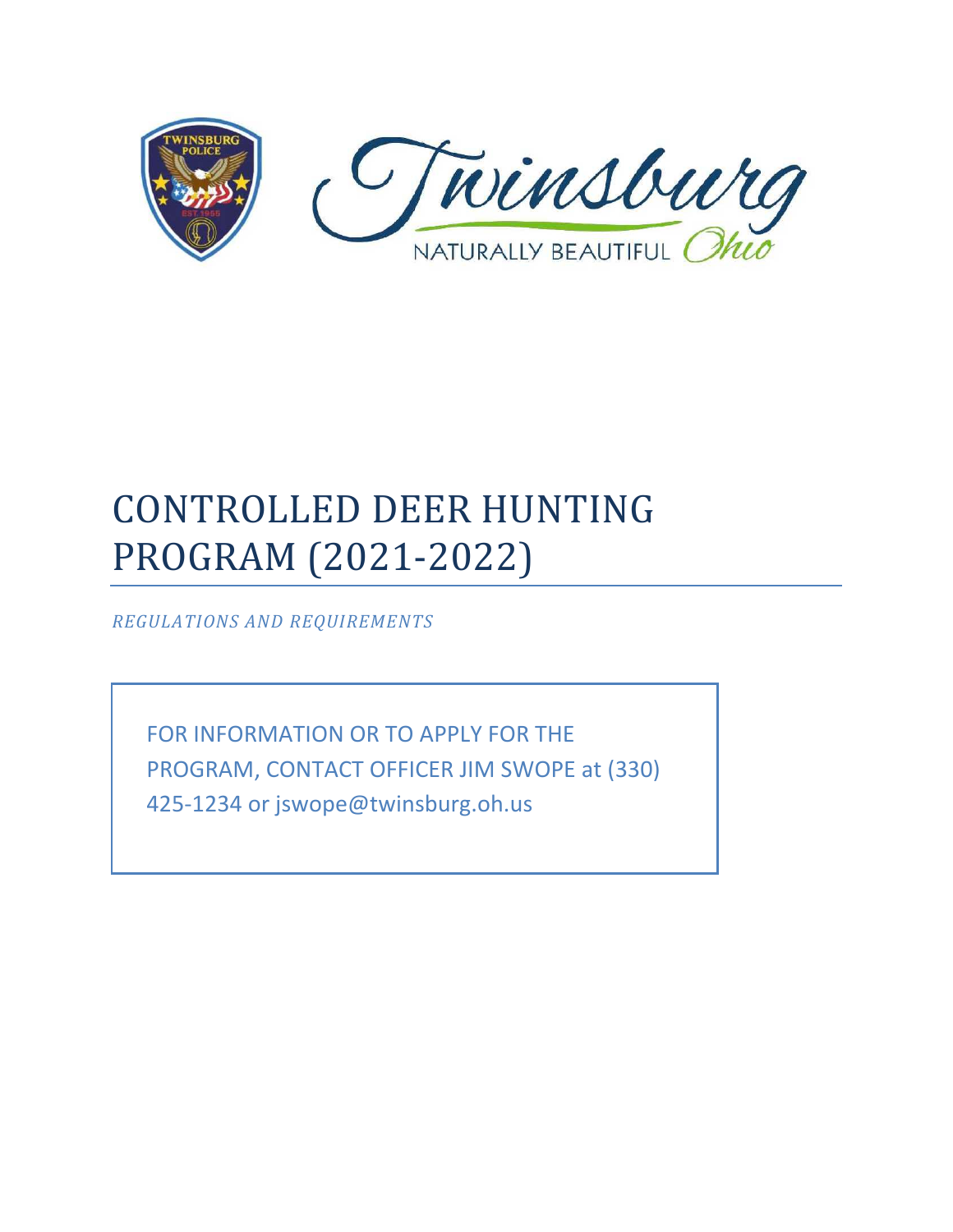#### **CONTROLLED DEER HUNTING REQUIREMENTS**

The purpose of the City of Twinsburg's Controlled Deer Hunting program is to lawfully allow the hunting of deer within the corporate limits of the City for the purpose of deer population management. The program is overseen by the Chief of Police who may assign a Twinsburg Police officer to manage the operations of the program. Participants in this program must strictly adhere to the following regulations:

- 1. Any person who participates in the City's controlled deer hunting program shall comply with all deer archery laws, regulations and guidelines as prescribed by the Ohio Department of Natural Resources, Division of Wildlife on pages 8-13 in *ODNR Publication 5085* which can be found [here.](https://ohiodnr.gov/wps/wcm/connect/gov/00ba8d69-6ade-4e87-bd77-9f0d1511b213/2020-21+Ohio+Hunting+Regs+Pub+5084.pdf?MOD=AJPERES&CONVERT_TO=url&CACHEID=ROOTWORKSPACE.Z18_M1HGGIK0N0JO00QO9DDDDM3000-00ba8d69-6ade-4e87-bd77-9f0d1511b213-nd9pF87) This includes hunters who are hunting their own property as well as those hunters holding permission to hunt on private land owned by another.
- 2. No person participating in this program shall hunt or take deer by any means other than a crossbow and bolt or a bow and arrow which must meet the ODNR Division of Wildlife's regulations on draw weight. The hunter must hunt from a tree stand elevated at least eight feet off of the ground. Each prospective hunter must **annually** demonstrate proficiency with a crossbow or bow and arrow in a manner prescribed by the Chief of Police and as tested by the Twinsburg Police officer assigned to manage the City's controlled deer hunting program.
- 3. Controlled deer hunting within the City of Twinsburg is only allowable during the deer archery hunting season as prescribed by ODNR. For the 2019-2020 the Ohio deer hunting season, deer archery hunting will run from September 28, 2019 to February 2, 2020. Deer archery hunting in the City limits outside of the ODNR season is strictly prohibited.
- 4. Hunting shall be confined to an area of at least four acres. Property owners of less than four acres may join their properties together for the purpose of participating in this program provided that the properties to be joined are contiguous; not separated by a public roadway; and no more than two residential dwellings exist on the combined four acres. **All** property owners must agree in writing that controlled deer hunting will occur on the combined properties. **The Chief of Police may deny controlled deer hunting on a property or properties meeting the acreage criteria due to public safety concerns or proximity of denser residential areas. The Chief of Police's decision to prohibit any controlled deer hunting on a property or properties is final.** Homeowner associations may further restrict or prohibit deer hunting within their boundaries.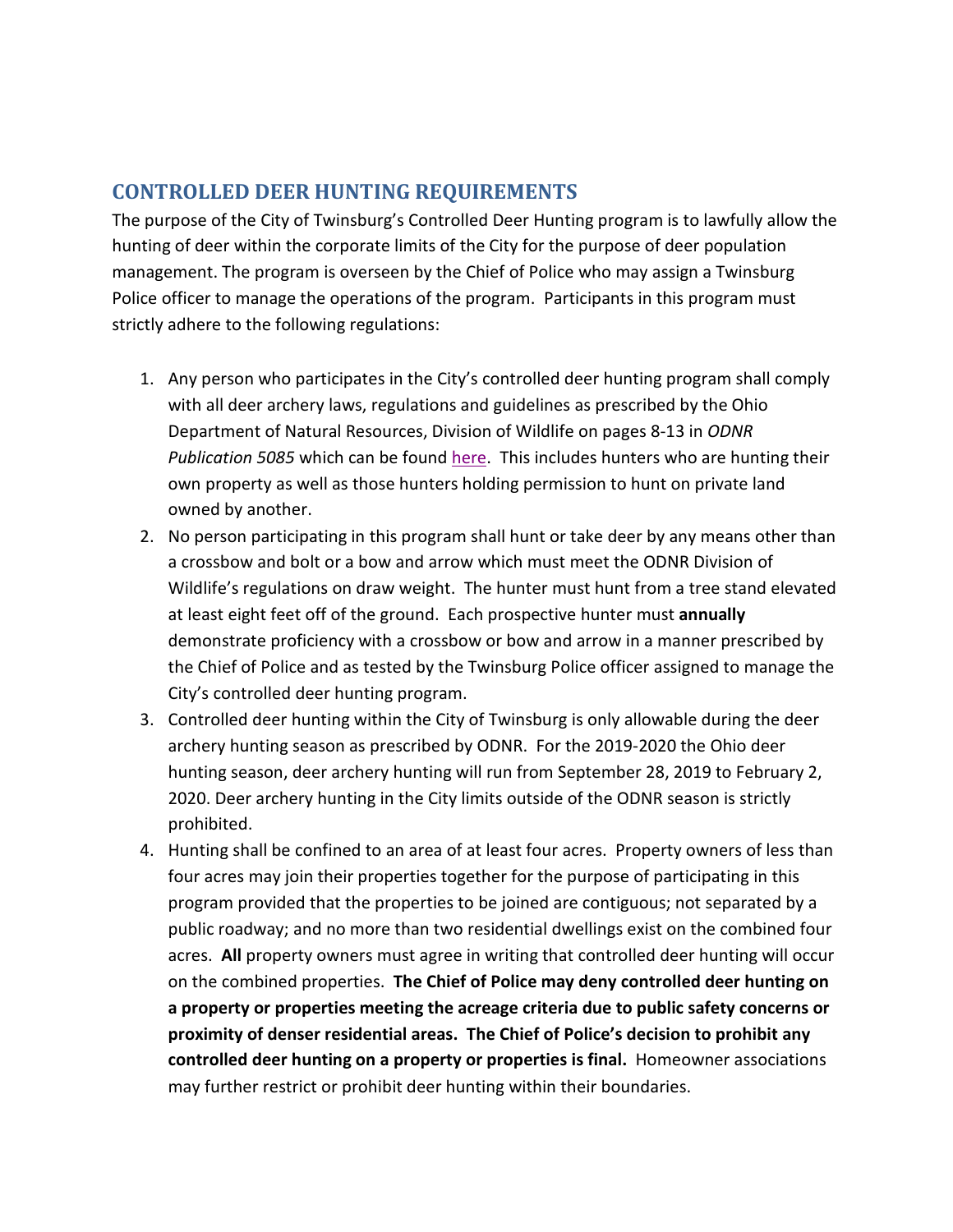- 5. If the hunter is not the lawful owner of the land upon which he/she wishes to hunt, the hunter must secure written permission from the land owner(s) by completing the ODNR "Permission to Enter Private Land for Recreational Activities" (Form DNR 8924) with each property owner. The hunter must possess the completed form(s) at all times while hunting on the property(s).
- 6. The hunter must provide a copy of a declaration page from his/her homeowner's or renter's insurance which indicates that the hunter has at least \$100,000 of personal liability insurance coverage.

### **APPLICATION PROCESS**

The prospective hunter must complete all the steps listed here before he/she will be issued a permit to participate in the City of Twinsburg Controlled Deer Hunting Program.

- 1. The hunter must complete the DNR 8924 form for each property or which he/she wishes to hunt and provide a copy(s) to the Twinsburg Police Department.
- 2. The hunter must purchase all necessary State of Ohio hunting licenses and provide a copy(s) to the Twinsburg Police Department.
- 3. The hunter must complete the archery proficiency test as prescribed by the Chief of Police and scheduled by the Twinsburg Police officer who manages the program.
- 4. The hunter must schedule an inspection of the property to be hunted and of stand placement with the Twinsburg Police officer who manages the program to ensure program compliance.
- 5. The hunter must pay an administrative fee of \$25.00 in cash or with a check payable to "City of Twinsburg." The hunter will then receive a City deer archery hunting permit, a parking permit and City deer archery management permits AKA "deer tags."

### **HUNTING AND HARVESTING REGULATONS**

In addition to adhering to well-established and accepted safety protocols for hunting, the following regulations apply to those hunters who are participating in the City of Twinsburg Controlled Deer Hunting Program:

1. While hunting, the hunter should display the City issued parking permit while his/her vehicle is parked on property which the hunter does not own but has permission to use for hunting.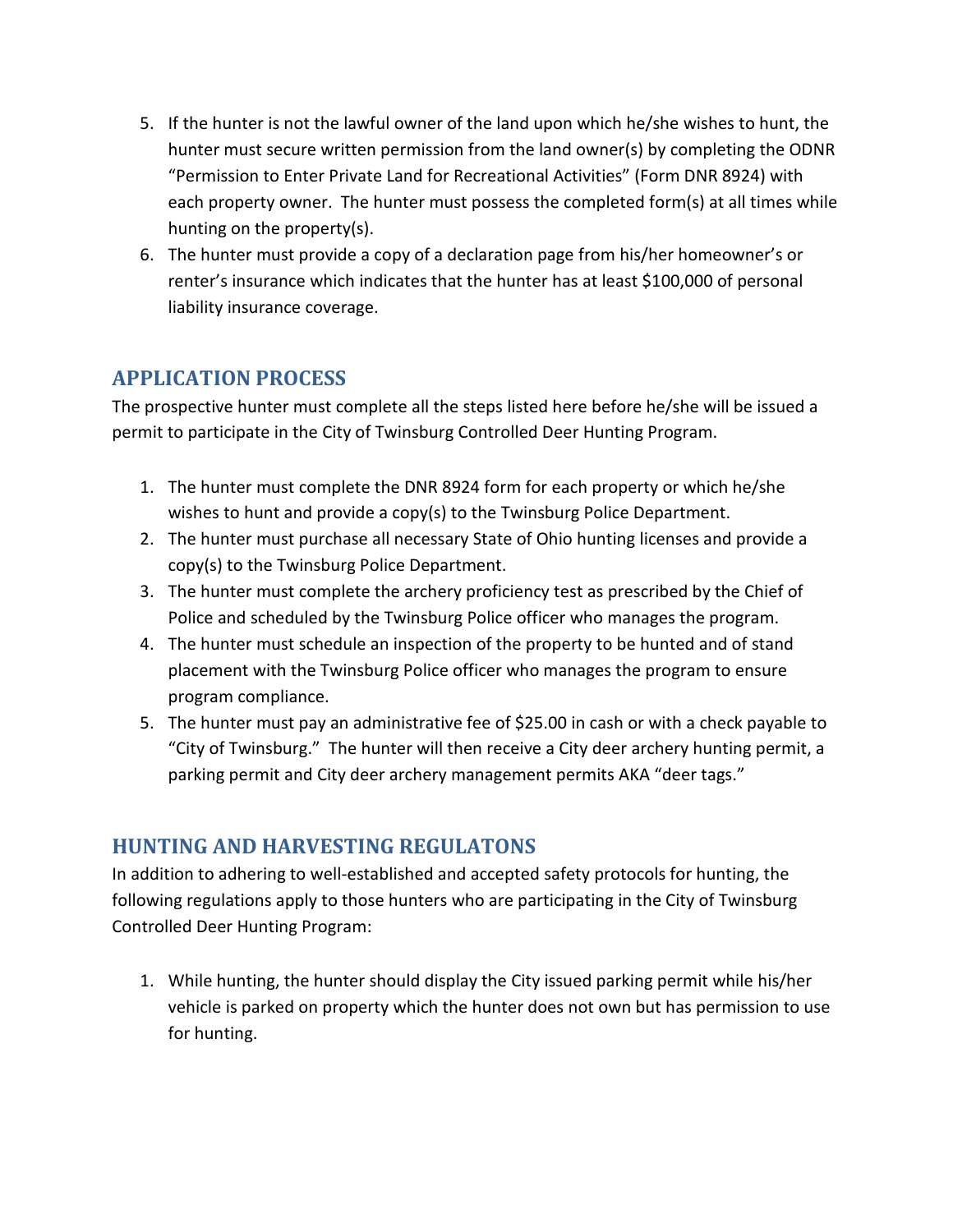- 2. While hunting, the hunter must carry his/her State of Ohio license, City of Twinsburg permit and any applicable DNR 8924 "Permission to Enter Private Land for Recreational Activities" forms.
- 3. If a hunter has to pursue a shot deer onto a property for which he/she does not have permission to enter or hunt, the hunter shall notify the Twinsburg Police Department by contacting the Communications Center at (330) 425-1234 if the hunter plans on entering that property to retrieve the deer. The hunter must also attempt to notify the property owner.
- 4. Should a hunter harvest a deer, the hunter shall follow all steps for reporting the harvest to the Ohio Department of Natural Resources, Division of Wildlife.
- 5. The hunter shall complete the issued City tags and submit them to the Twinsburg Police officer who manages the program within five business days of the harvest. The hunter may mail the tags to the Police Department or drop them off at the station.
- 6. If a property owner withdraws permission to hunt during the hunting season, the hunter must notify the Twinsburg Police officer who manages the program within 24 hours of the withdrawal either by email or voice mail. The officer will determine if the withdrawal of permission affects the hunter's ability to comply with the minimum land for hunting requirement and advise the hunter of the findings within five days of receiving notification from a hunter.

The Chief of Police may rescind the permit of any hunter who violates any of the City's Controlled Hunting Program regulations and may also prohibit a hunter who violates any of these regulations from future participation in the Controlled Deer Hunting Program.